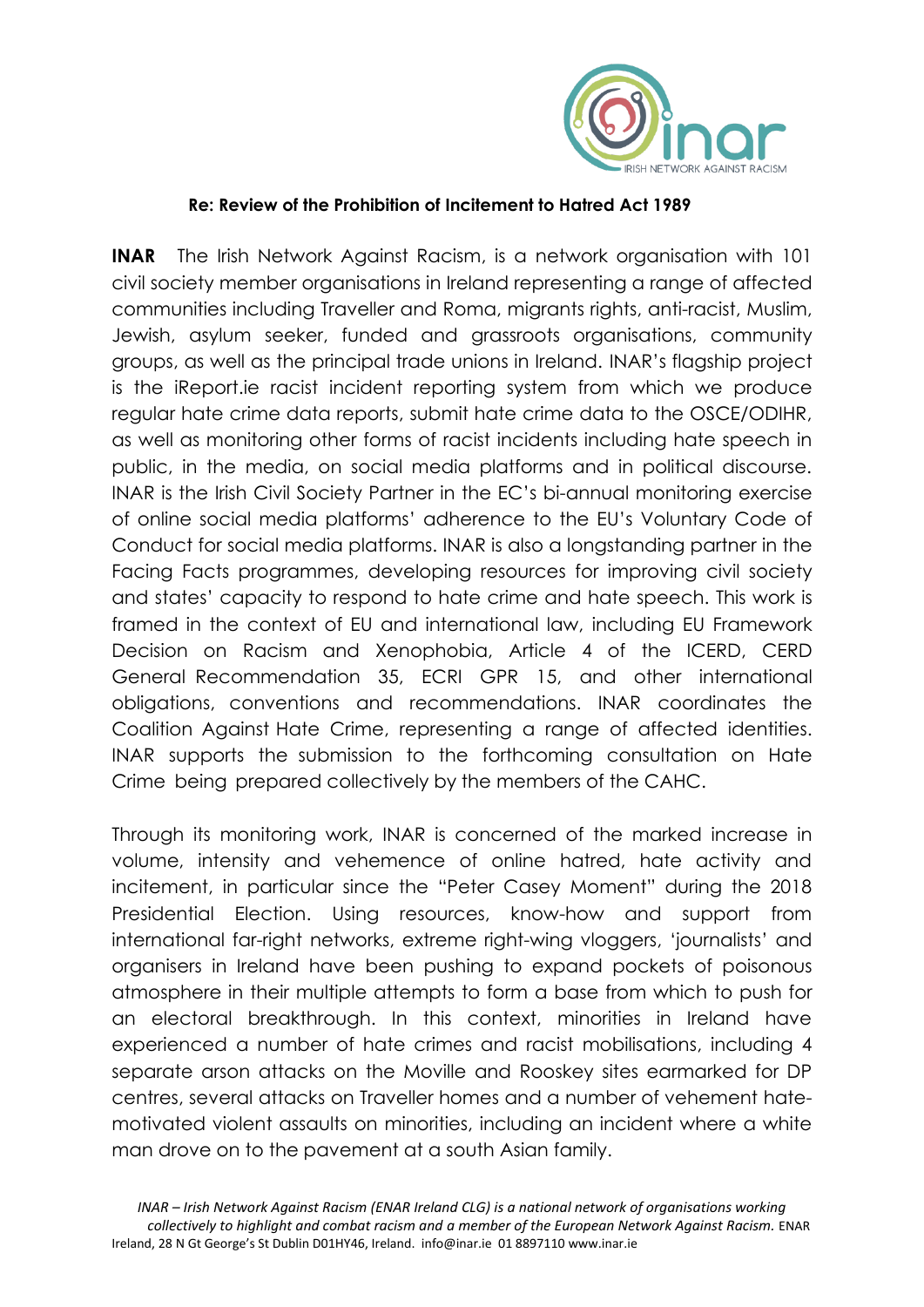

INAR considers the current application of the 1989 Prohibition of Incitement to Hatred Act to be ineffective in combating instances where there is clear incitement to hatred, in addition to being unfit for combating contemporary forms of online incitement to hatred.

INAR notes that more broadly Ireland does not currently have the range of tools, legislative and non-legislative, necessary for addressing the recent upsurge in hate speech, incitement to hatred, and hate crime. While noting that the current review of the 1989 Act began 19 years ago, we welcome the fact that the government is taking more steps now in addressing these interrelated but separate questions and we warmly welcome these opportunities to contribute to the improvement in policies. We consider it useful to separate out these questions while addressing them in their shared context.

*Hate speech vs incitement to hatred:* 

INAR has urged the State to withdraw its reservation under Article 4 of the ICERD and bring forward, *inter alia,* measures to curb hate speech and incitement to hatred. However it shares the caution urged by fellow CAHC member the Irish Council for Civil Liberties that legislation prohibiting forms of speech- that is legislation to ban Hate Speech in its broadest definition- risks impinging on the right to freedom of expression. INAR considers that only the subset of forms of Hate Speech which would likely incite hatred or hostility towards a protected group in such a manner that they are likely to cause harm, or seriously impinge on members of that group's rights, should be criminalised. We consider that combating Hate Speech as a whole requires a range of measures, legislative and non legislative.

*Legislative measures to combat hate speech:* 

Only criminalise speech that *incites* to hatred or hostility towards a protected group. Render effective the criminalisation of incitement to hatred by refining the 1989 Act to make it more workable, in terms of its ability to bring successful prosecutions. Replace 'incitement to hatred' with 'incitement to hatred or hostility', and give consideration to broadening the test from 'intended or likely to' to include 'or recklessly cause'. The Act should be updated with explicit wording to cover social media environments.

*INAR – Irish Network Against Racism (ENAR Ireland CLG) is a national network of organisations working collectively to highlight and combat racism and a member of the European Network Against Racism.* ENAR Ireland, 28 N Gt George's St Dublin D01HY46, Ireland. info@inar.ie 01 8897110 www.inar.ie